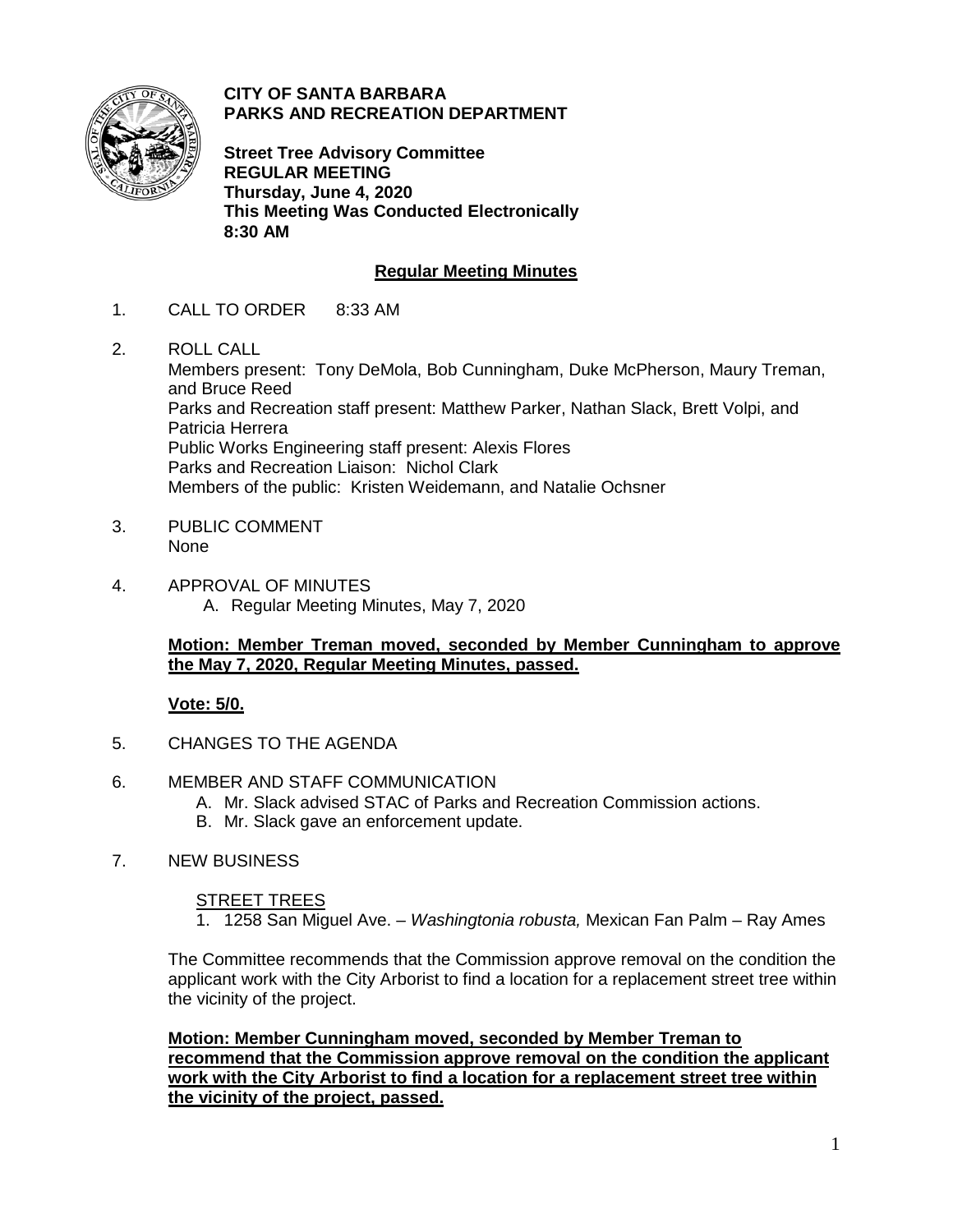## **Vote: 5/0.**

2. Mission St. and Micheltorena St. – *(18) various trees* – The Westside Bike Boulevard Gap Closure Project – Public Works Engineering, Alexis Flores

The Committee recommends that the Commission approve the project as proposed.

#### **Motion: Member Treman moved, seconded by Member Reed to recommend that the Commission approve the project as proposed, passed.**

### **Vote: 4/0/1. Member Cunningham recused himself.**

#### SETBACK TREES

1. 1616 Hillcrest Rd. – *Quercus agrifolia*, Coast Live Oak – Robert and Alyce Parsons

The Committee recommends that the Commission deny the removal without prejudice to allow applicant to come back at a later date with an arborist report that supports the removal.

**Motion: Member Cunningham moved, seconded by Member Treman to recommend that the Commission deny the removal without prejudice to allow applicant to come back at a later date with an arborist report that supports the removal, passed.** 

### **Vote: 4/0.**

2. 711 Spring St. – *(2) Syzygium australe*, Brush Cherry – Matthew Miller

The Committee recommends that the Commission approve removal on the condition the applicant plant a replacement tree that can achieve 25 feet in height.

### **Motion: Member Treman moved, seconded by Member Cunningham to recommend that the Commission approve removal on the condition the applicant plant a replacement tree that can achieve 25 feet in height, passed.**

## **Vote: 4/0.**

3. 3979 La Colina Rd. – *Schinus terebinthifolia*, Brazilian Pepper – Patricia Butler

The Committee recommends that the Commission approve the removal on the condition that a replacement (preferably an evergreen) tree that can achieve a minimum height of 35 feet at maturity be planted within the front setback.

### **Motion: Member DeMola moved, seconded by Member Cunningham to recommend that the Commission approve the removal on the condition that a replacement (preferably an evergreen) tree that can achieve a minimum height of 35 feet at maturity be planted within the front setback, passed.**

#### **Vote: 4/0.**

4. 536 Bath St. – *Pinus pinea*, Italian Stone Pine – Rhonda Wheatley